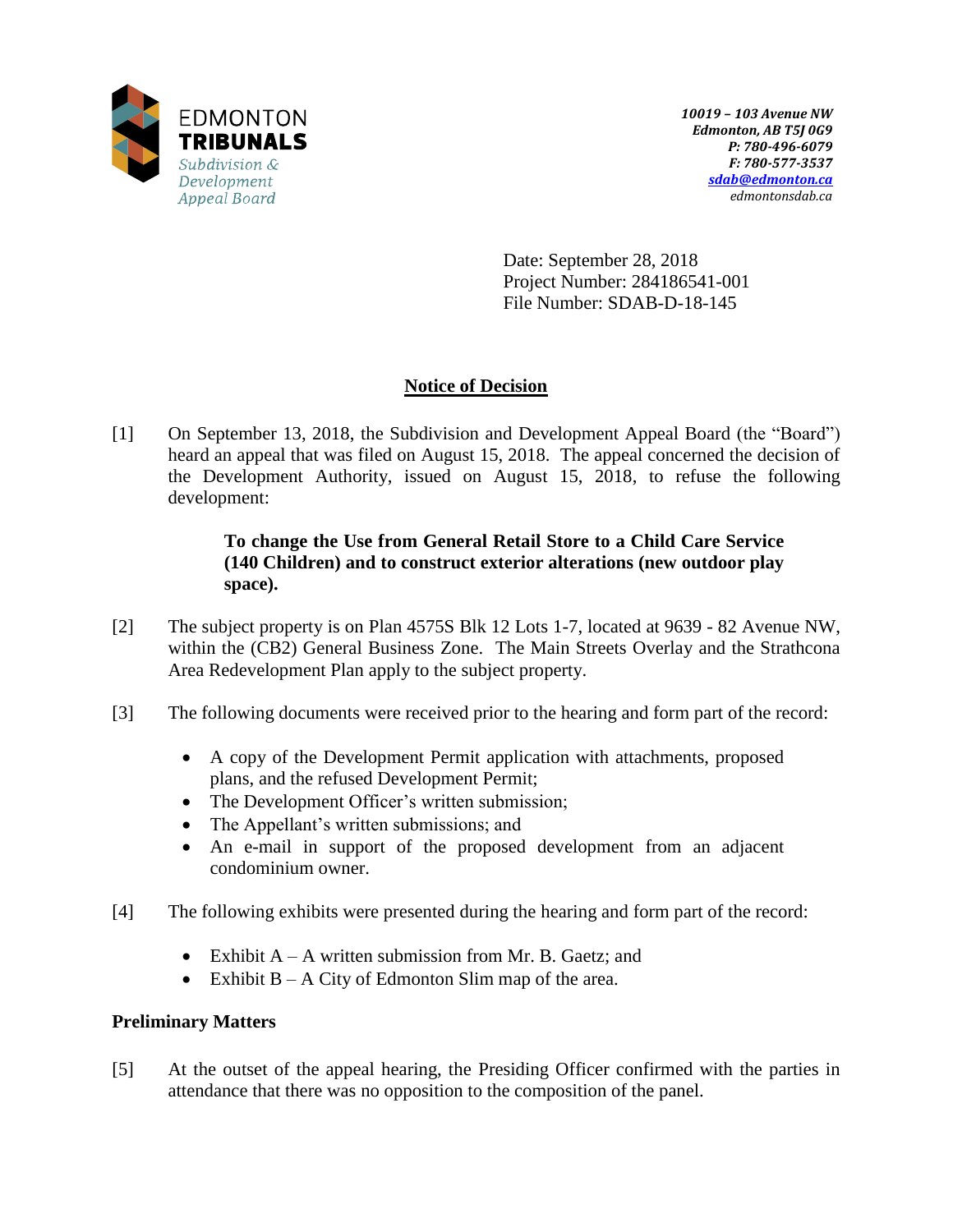- [6] The Presiding Officer outlined how the hearing would be conducted, including the order of appearance of parties, and no opposition was noted.
- [7] The appeal was filed on time, in accordance with section 686 of the *Municipal Government Act*, RSA 2000, c M-26.

### **Summary of Hearing**

- *i) Position of Ms. D. Ellendt-Cooper, representing the Appellant, Country's Finest Child Care Centre Ltd., who was accompanied by Mr. B. Gaetz*
- [8] Ms. Ellendt-Cooper is the owner and director of the Child Care Service.
- [9] Mr. Gaetz is a commercial realtor and Certified Radio Group is his client.
- [10] He has an offer to lease the subject building to the Child Care Service.
- [11] He referred to Exhibit 1 of his written submission (*Exhibit A*) outlining that the Appellant requested an on-site meeting with the Development Officer and Transportation to address issues with the proposed development permit.
- [12] They were advised that the parking requirements for the main street transit oriented properties do not have any requirement for drop-off and pick-up for Child Care Services.
- [13] In their opinion, parking is not an issue and on-street parking will accommodate the dropoff and pick-up of children.
- [14] He referred to Exhibit 2 of his submission, a letter from the owner of Certified Radio, which outlined the operation of the business.
- [15] He referred to Exhibit 3 of his submission, a site plan showing the layout of the Certified Radio business.
- [16] He referred to Exhibit 4, Page 1 of his submission, a letter from Ms. Ellendt-Cooper outlining parking for the proposed Child Care Centre.
- [17] He referred to Exhibit 4, Page 2 of his submission that outlines the hours of operation and the volume of children being dropped off or picked up.
- [18] He referred to Exhibit 4, Pages 3 and 4 of his submission, a memorandum from Transportation responding to the proposed development permit application.
- [19] He referred to Exhibit 4, Page 5 of his written submission showing the site plan and the distance from the entrance to the Child Care to the bus stop and to the loading zone, which is east on the subject lot. In their opinion, there is room to park eight to ten vehicles in this area.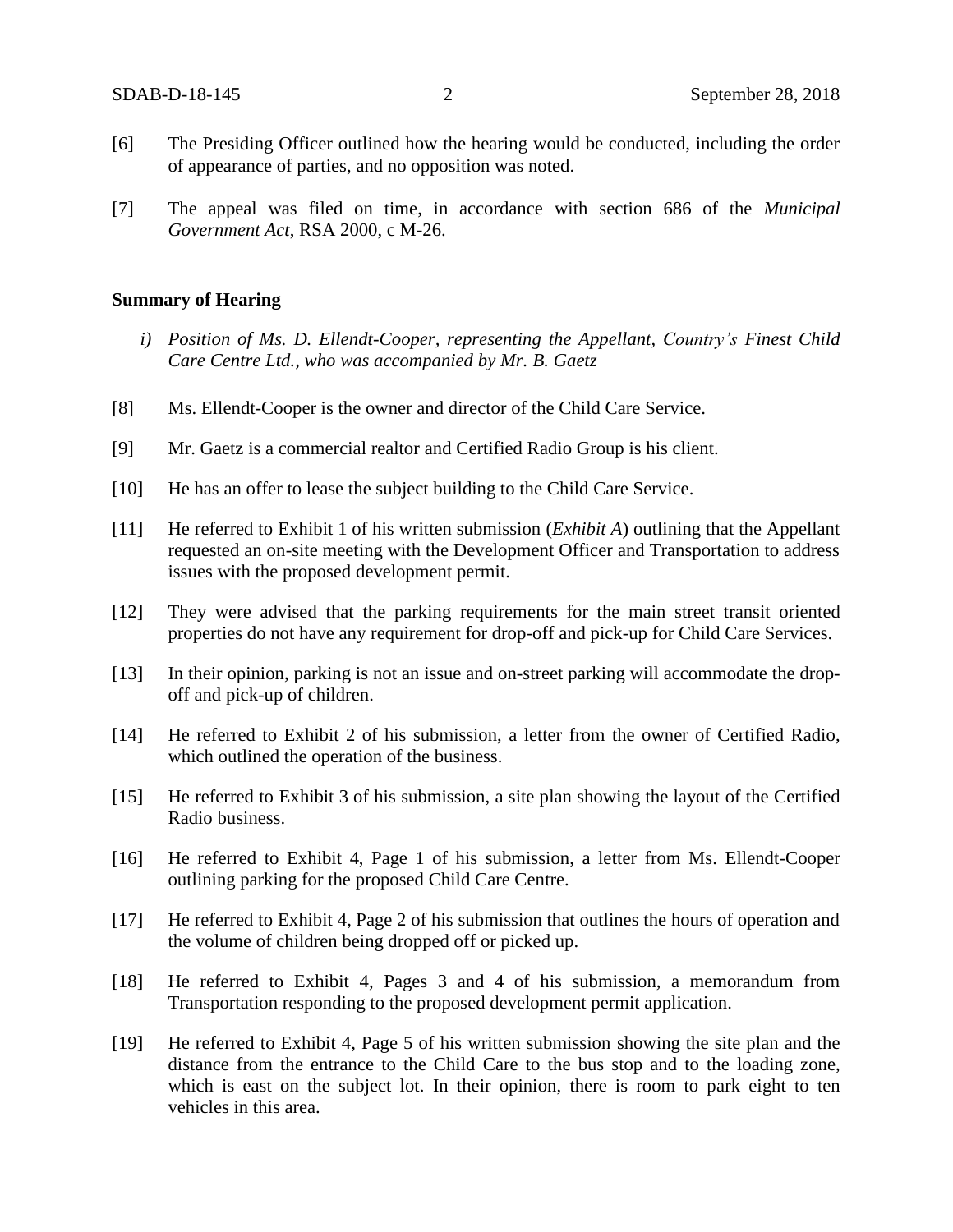- [20] He referred to Exhibit 5 of his submission, an e-mail from the Development Officer outlining the additional parking that is available for the Child Care Service. A site plan shows the proposed parking spaces.
- [21] They feel there are sufficient on-street parking and employee parking spaces.
- [22] He referred to Exhibit 6 of his submission, an e-mail from the near-by Church outlining a potential parking agreement to use their parking lot.
- [23] Parents using the Child Care Service will ensure the safety of their children.
- [24] They referred to an e-mail submitted from Ms. Campbell in support of the proposed development. They stated that there is a need for a Child Care Service in the neighbourhood.
- [25] Ms. Ellendt-Cooper stated that she has been the Director of the Child Care Service for 23 years working within the Ritchie Community.
- [26] The existing Child Care Service outgrew the space they were in and they have been looking for a new space for approximately five years. Finding space to accommodate an outdoor play space and parking has been difficult.
- [27] The Child Care Service has a good reputation in the community. There is a two year wait list with families that want to use their business.
- [28] The new site is in close proximity to the Mill Creek School.
- [29] They have been in partnership with a playschool for over 10 years and some of those children will also use the Child Care Service.
- [30] The Child Care Service is open 7:00 a.m. to 5:30 p.m. Parents will drop off and pick up children throughout those hours and will not all be at the site at the same time.
- [31] The Child Care Service offers out of school care; however, some of the children are picked up at the school and not always at the site.
- [32] In her opinion, the proposed development will not increase parking congestion on Whyte Avenue or the area.
- [33] Ms. Ellendt-Cooper and Mr. Gaetz provided the following information in response to questions by the Board:
	- a. The Child Care Service is currently operating in a basement of a Church and they have outgrown their space.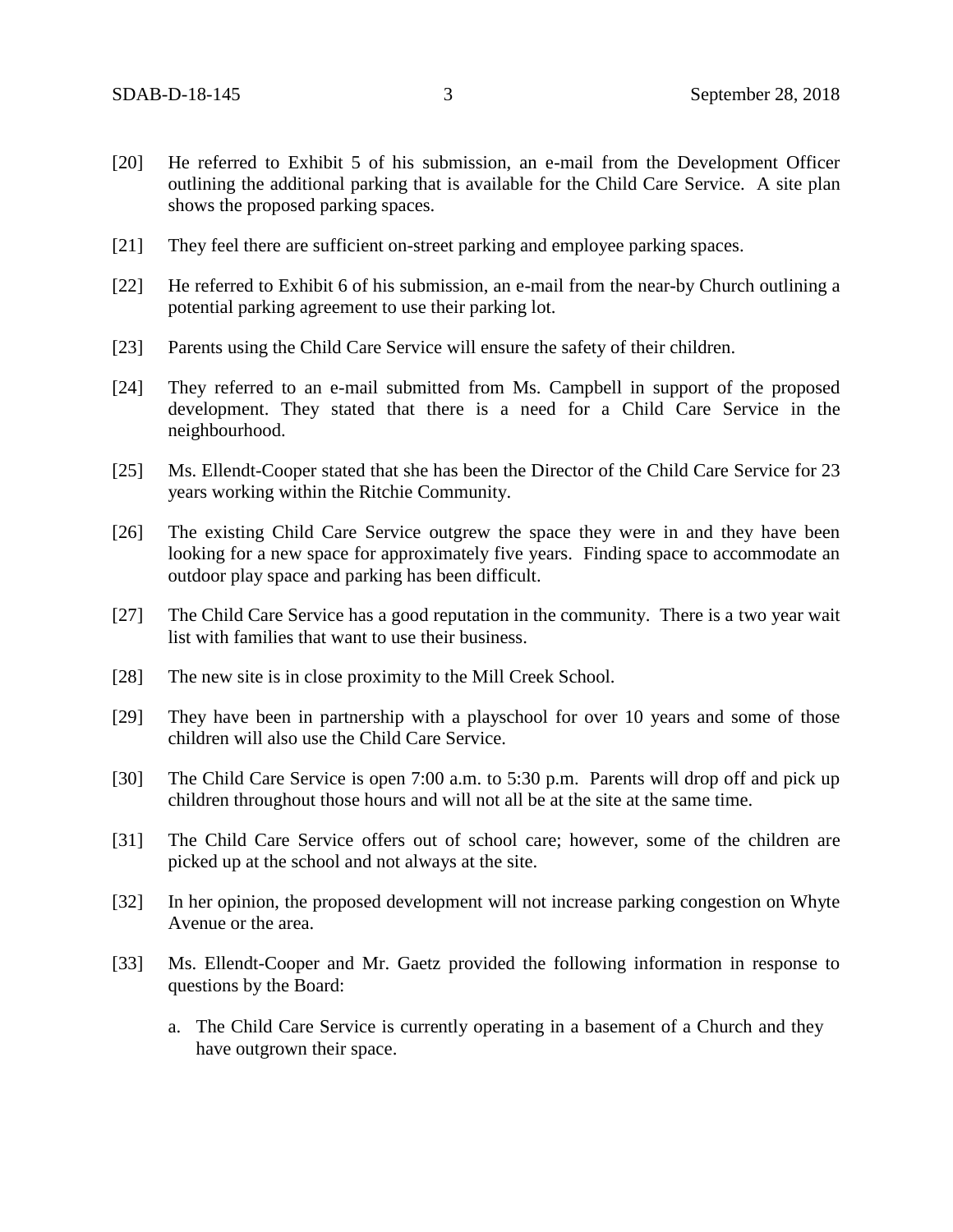- b. Moving the Child Care Service to the subject site will allow them to increase the number of children using their business.
- c. The Child Care Service has 107 children that will occupy the main floor of the building. There will be 40 children using the playschool in the upper floor of the building.
- d. She could not confirm the hours of operation for the playschool.
- e. Although 40 spaces are allotted for the playschool, there spaces may not be filled to capacity.
- f. She could not confirm the pick-up hours for the playschool.
- g. They confirmed that there are eight to ten spaces along the roadway in front of the Child Care where vehicles can park.
- h. Certified Radio has designated parking spaces for the employees.
- i. Employees will walk children and from to the school.
- j. The number of children may not be to the maximum of 140 children, the number requested on their application.
- *ii) Position of Affected Property Owners in Support of the Appellant*

## Mr. K. Haldane, Ogilvie LLP

- [34] Mr. Haldane is speaking as an affected party for the playschool.
- [35] His wife is the Director of the playschool and his daughter will attend the playschool in the future.
- [36] The playschool rents space from the subject Child Care Service.
- [37] He referred to sections in the *Edmonton Zoning Bylaw* regarding parking requirements.
- [38] The change of use from a General Retail Store to a Child Care Service will have the same parking requirements.
- [39] In his opinion, parking is not an issue.
- [40] He referred to a Google Slim Map showing the location of the Mill Creek School and additional parking at the Church site east of the subject Site (*Exhibit B*). The additional parking is within walking distance to the Child Care Service.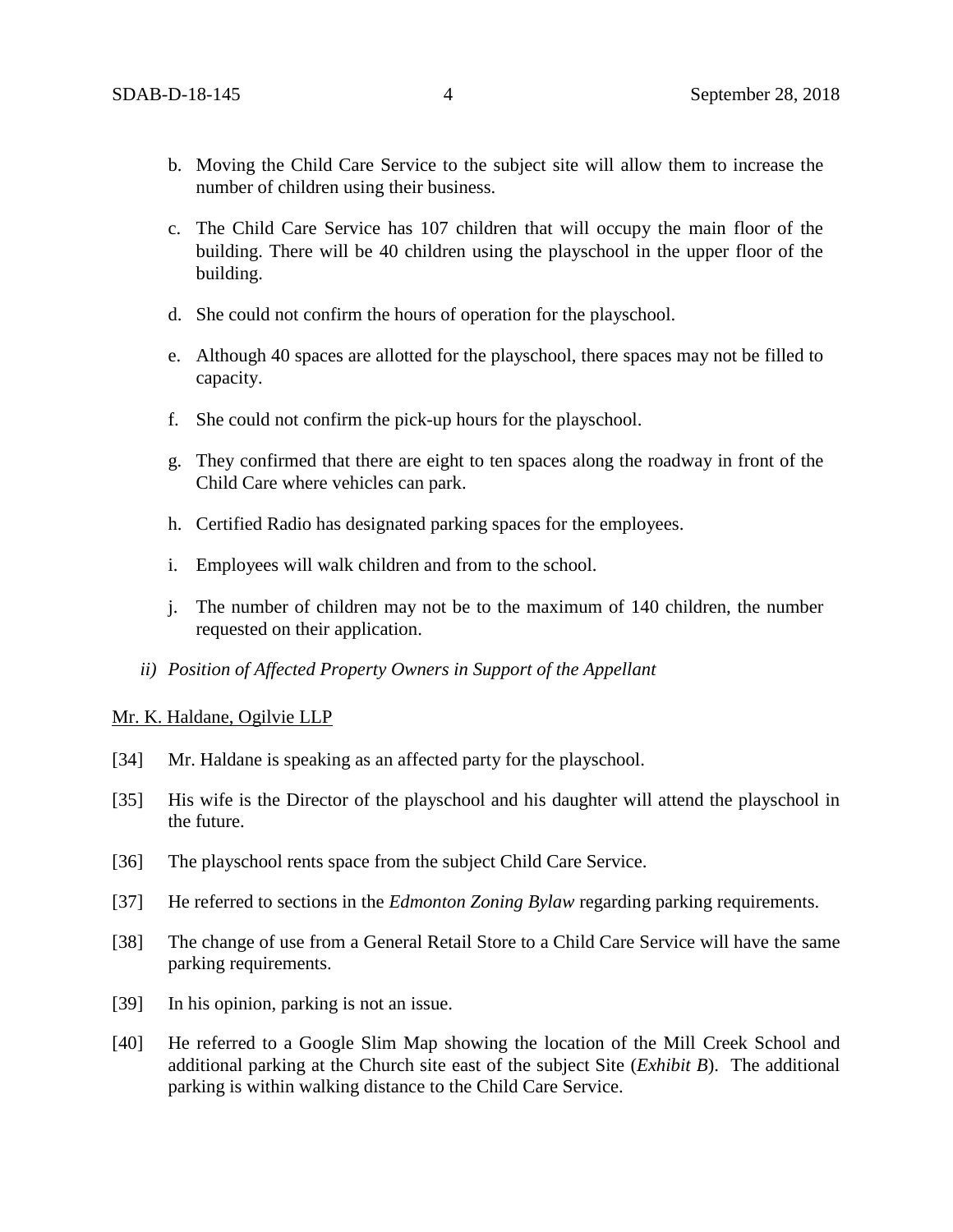- [41] He confirmed that the Child Care Service is able to enter into a parking agreement with the Church.
- [42] There will be 16 children in a morning class and afternoon class at the playschool. Children will be at the Child Care Service when they are not at the playschool.
- [43] Mr. Haldane provided the following information in response to questions by the Board:
	- a. The entrance to the Child Care Service and playschool faces Whyte Avenue and will not interact with people coming and going from Certified Radio.
	- b. Certified Radio is willing to designate one area of their parking area to be used by the Child Care Service employees.
	- c. Certified Radio only installs radios and does not do any mechanic work which will not have an impact on the Child Care Service.
	- d. There is a nuisance Bylaw that adjacent businesses need to follow.
	- e. The play area for the children is at the rear of the building. Children may hear music from Certified Radio if they are playing outside.
	- f. He could not confirm if another use would have a negative impact on the Child Care Service.

## Mr. A. Dixon

- [44] He is representing Certified Radio who will be leasing space for the Child Care Service.
- [45] Certified Radio has been at this location for 20 years and has now expanded to other locations in the City.
- [46] They have had up to 50 employees and parking has never been an issue.
- [47] Certified Radio preciously occupied the space where the Child Care Service will be.
- [48] Employees have usually parked in front on the roadway and across Whyte Avenue and there has never been an issue with parking.
- [49] Employees have never parked where customers park.
- [50] Certified Radio has not done mechanical work on vehicles for the past year. There will not be a concern regarding hazard materials. The business operation is mostly fabrication.
- [51] Several customers come to the site to purchase products.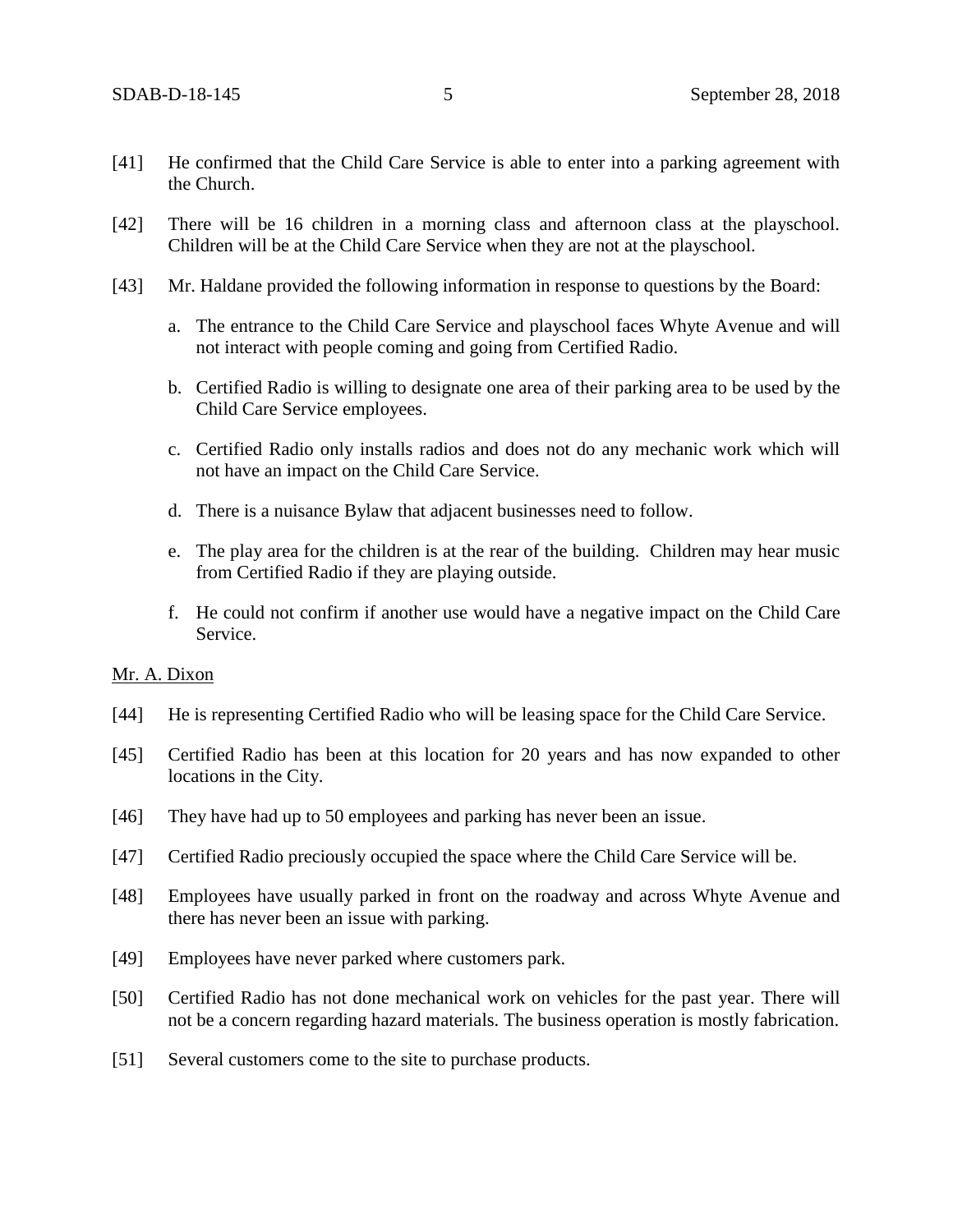- [52] Mr. Dixon provided the following information in response to questions by the Board:
	- a. There is room for vehicles to park on both sides of the parking lot which is closer to the outdoor play area.
	- b. He confirmed that there are 10 parking spaces in the rear of the building.
	- c. He could not confirm the size of the parking spaces; however, he is able to park his full size truck in the spaces provided.
	- d. He agreed that the site plan does not reflect the number of on-site parking spaces.
	- e. He confirmed that there are six parking spaces in the rear parking lot and 10 additional parking spaces that are not reflected on the site plan.

# Mr. J. Johnson

- [53] He is the Director of the Edmonton French Quarter Business Association that falls within the boundary of the neighbourhood.
- [54] In his opinion, there is a need for additional Child Care Services in the neighbourhood.
- [55] Businesses in the area have contacted them for the location of existing Child Care Services in the neighbourhod for their employees.

#### *iii) Position of the Development Officer, Ms. J. Kim*

- [56] The Development Authority did not appear at the hearing and the Board relied on Ms. Kim's written submission
	- *iv) Position of an Affected Property Owner in Opposition*

#### Ms. K. Milke

- [57] Ms. Milke's property is across the rear lane from the subject site.
- [58] She is an entrepreneur and works from home.
- [59] She is not opposed to the Child Care Service, but is concerned for the safety of the children.
- [60] She often sees homeless people sleeping in the rear lane and has witnessed drug transactions behind the Certified Radio building.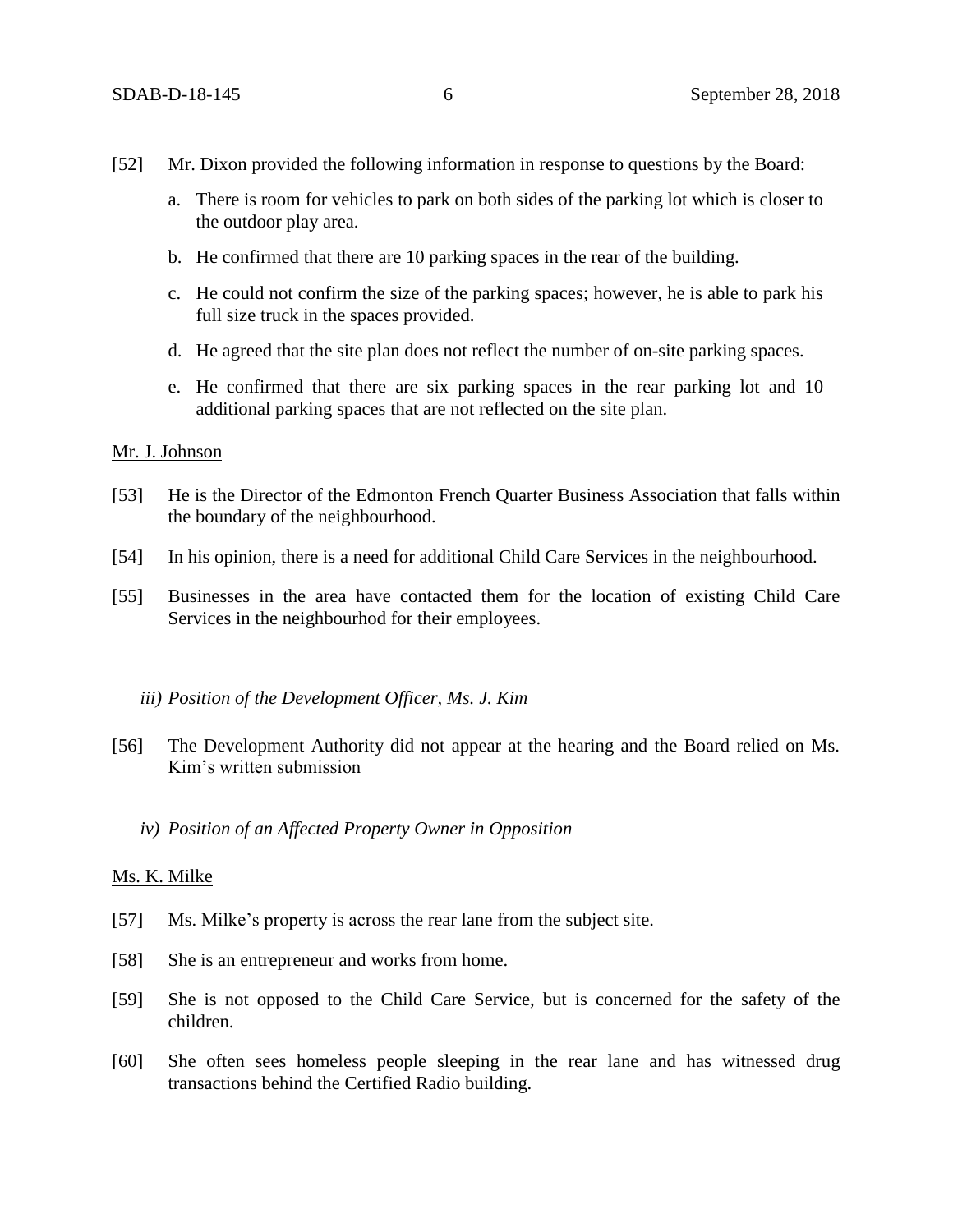- [61] In her opinion, the outdoor play area is too close to the rear lane and will not be safe for children.
- [62] When Certified Radio does installations, the systems are tested loudly and she can hear the sound from inside her house. In her opinion, children will be negatively impacted by the noise from Certified Radio.
- [63] Ms. Milke provided the following information in response to questions by the Board:
	- a. Drop-off and pick-up of the children will be in the front of the building. However, parents will be able to access the property from the rear of the building and walk to the front entrance.
	- b. In her opinion, people will be coming and going through the rear lane.
	- c. On occasion, the rear lane has been blocked due to deliveries at Certified Radio, which will create traffic issues.
	- d. She does not have an issue with noise from children when they are outside.
	- e. The house adjacent to her property has children but that yard is screened with mature trees and a garage that blocks the view of the rear lane. In her opinion, this is different than children playing in the outdoor play area adjacent to the rear lane.
	- *v) Rebuttal of the Appellant, Ms. D. Ellendt-Cooper and Mr. B. Gaetz*
- [64] Not all parents will drive to the Child Care Service.
- [65] Some of the students at the Mill Creek School use public transportation.
- [66] Employees are hired within the community and use public transportation.
- [67] Safety is a priority for the children. This Child Care Service has a policy to check the facility each day to ensure that the area is secure and clean.
- [68] The outdoor play space is fenced with a privacy slats and they are required to have a gate that locks to prevent children from getting out.
- [69] If there is an emergency the business has a lock down system in place and the police are called.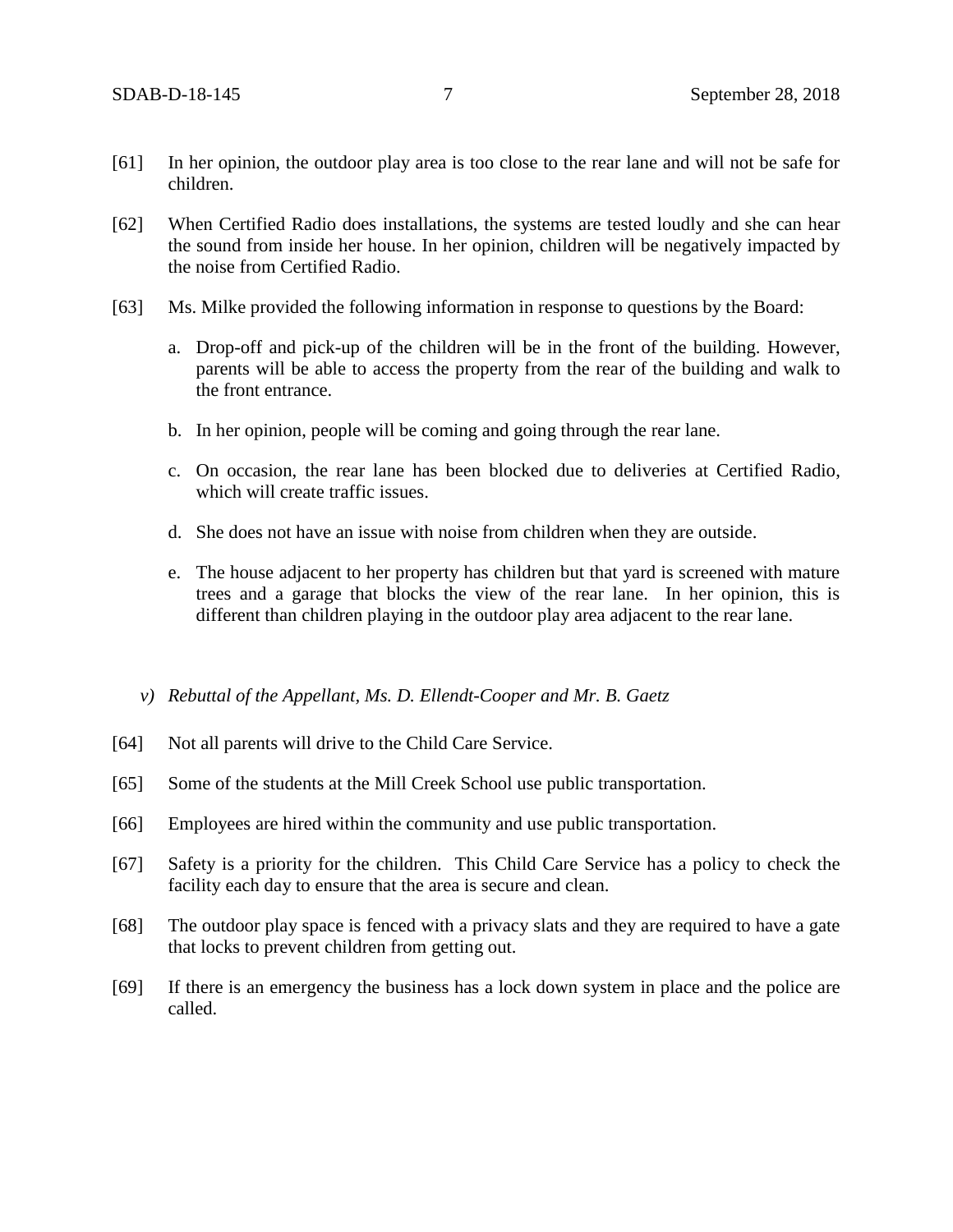# **Decision**

- [70] The appeal is **ALLOWED** and the decision of the Development Authority is **REVOKED**. The development is **GRANTED** as applied for to the Development Authority, subject to the following **CONDITIONS**:
	- 1. All required parking and loading facilities shall only be used for the purpose of accommodating the vehicles of clients, customers, employees, members, residents or visitors in connection with the building or Use for which the parking and loading facilities are provided, and the parking and loading facilities shall not be used for driveways, access or egress, commercial repair work, display, sale or storage of goods of any kind. (Reference Section 54.1.c).
	- 2. Any outdoor lighting for any development shall be located and arranged so that no direct rays of light are directed at any adjoining properties, or interfere with the effectiveness of any traffic control devices. (Reference Section 51).
	- 3. Where outdoor play space is provided at ground level it shall be Fenced (a minimum 1.83m high) on all sides and all gates shall be self-latching.

# ADVISEMENTS:

- 1. This Development Permit is not a Business Licence. A separate application must be made for a Business Licence.
- 2. Signs require separate Development Applications.
- [71] In granting the development, the following variances to the *Edmonton Zoning Bylaw* (the *Bylaw*) are allowed:
	- 1. Section  $80.2(a)(i)$  is waived to allow the proposed development to be located adjacent to the building bay of an Automotive and Equipment Repair Shop.
	- 2. Section 54.2, Schedule  $1(C)(7)$  is waived to allow a deficiency of five on-site parking spaces.

## **Reasons for Decision**

- [72] Child Care Services is a Discretionary Use in the (CB2) General Business Zone.
- [73] The Board waives the location requirement per section 80.2(a)(i) of the *Bylaw* for the following reasons: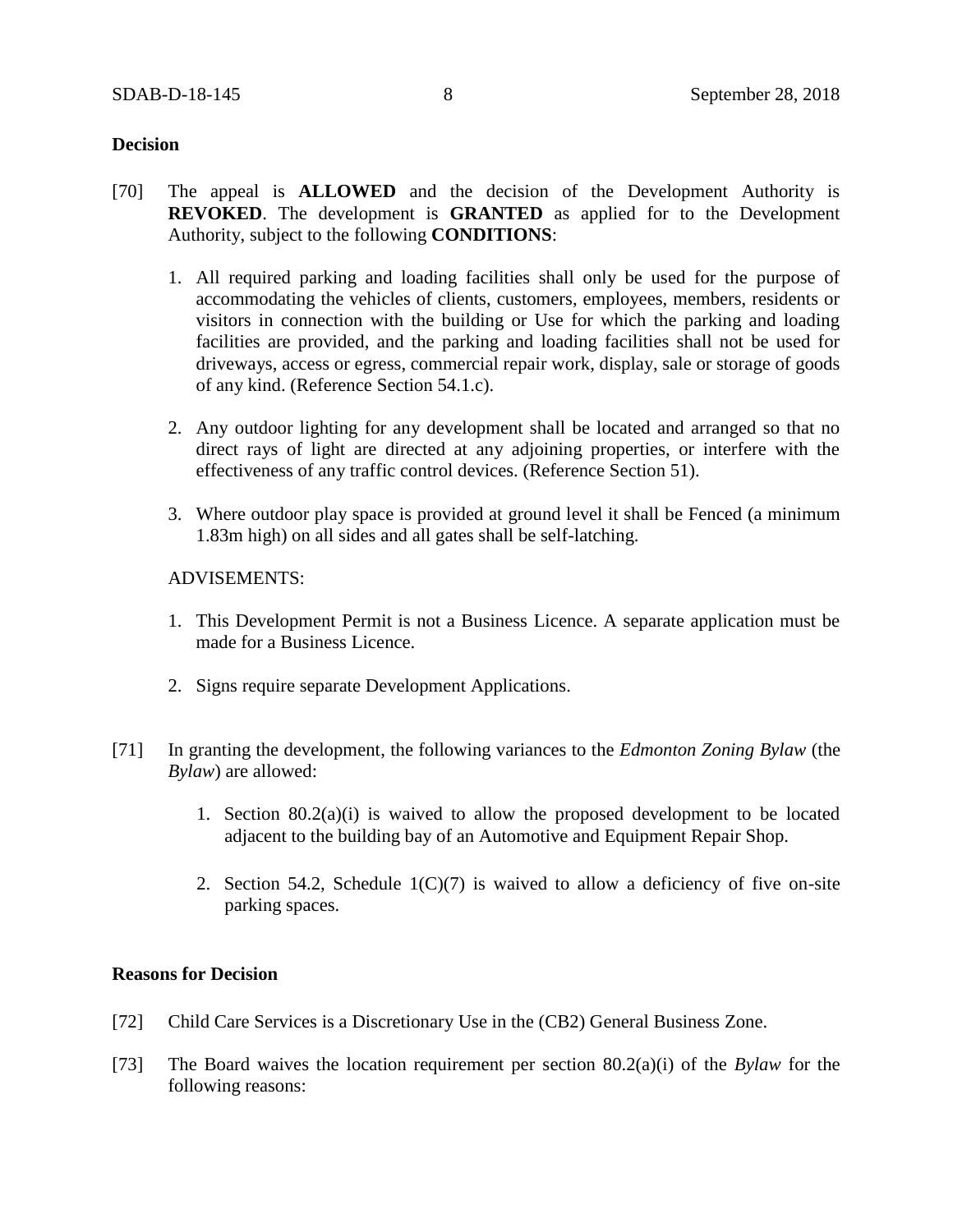- a. The Board is satisfied with the operations and policies in place with a long standing Child Care Services operator that demonstrated that there is no direct interaction between employees and children with the existing Automotive and Equipment Repair Shop (the "Auto Shop").
- b. The Board notes that the entrance into the Child Care Service is east of the Auto Shop and is directly located facing 82 Avenue. There is no interaction between the employees and children of the Child Care Service and the Auto Shop.
- c. The existing Auto Shop Use has been operating for 20 years in the same location and it is the Board's opinion there would be a minor impact on the surrounding neighbours and the proposed development given the types of services provided.
- d. However, the Board did consider the definition of Automotive and Equipment Repair Shop and is satisfied that notwithstanding the current operation of the Auto Shop, the Board was not presented with any evidence that future operations would not have similar impact on the proposed development.
- e. Notwithstanding the Board waiving this location requirement, the Board notes that there are other provincial regulations that this operation would have to meet.
- [74] With respect to parking, the Board provides the following:
	- a. The Board notes that the plans that were provided and refused by the Development Authority may not reflect the actual number of parking spaces on-site. The Board heard from the property owner of the subject Site that indicated there are additional 10 parking spaces available that should have been plotted on the site plan. While this is relative information, the Board did not have an updated site plan on which to make a final conclusion.
	- b. The Board, however, does not believe that by granting a deficiency of five parking spaces would negatively impact the proposed development as although each of the deficient parking spaces are slightly smaller than the minimum parking space dimensions, they will still be utilized. Further, there is on-street parking available directly on the south side of 82 Avenue that is not restricted and there is a bus stop approximately 30 metres from the proposed development.
- [75] With respect to the Discretionary nature of the Child Care Service, the Board finds that the proposed development is reasonably compatible with the surrounding neighbourhood for the following reasons:
	- a. The location of this Child Care Service moves it closer to the former location and closer to the Mill Creek School, which will service this community.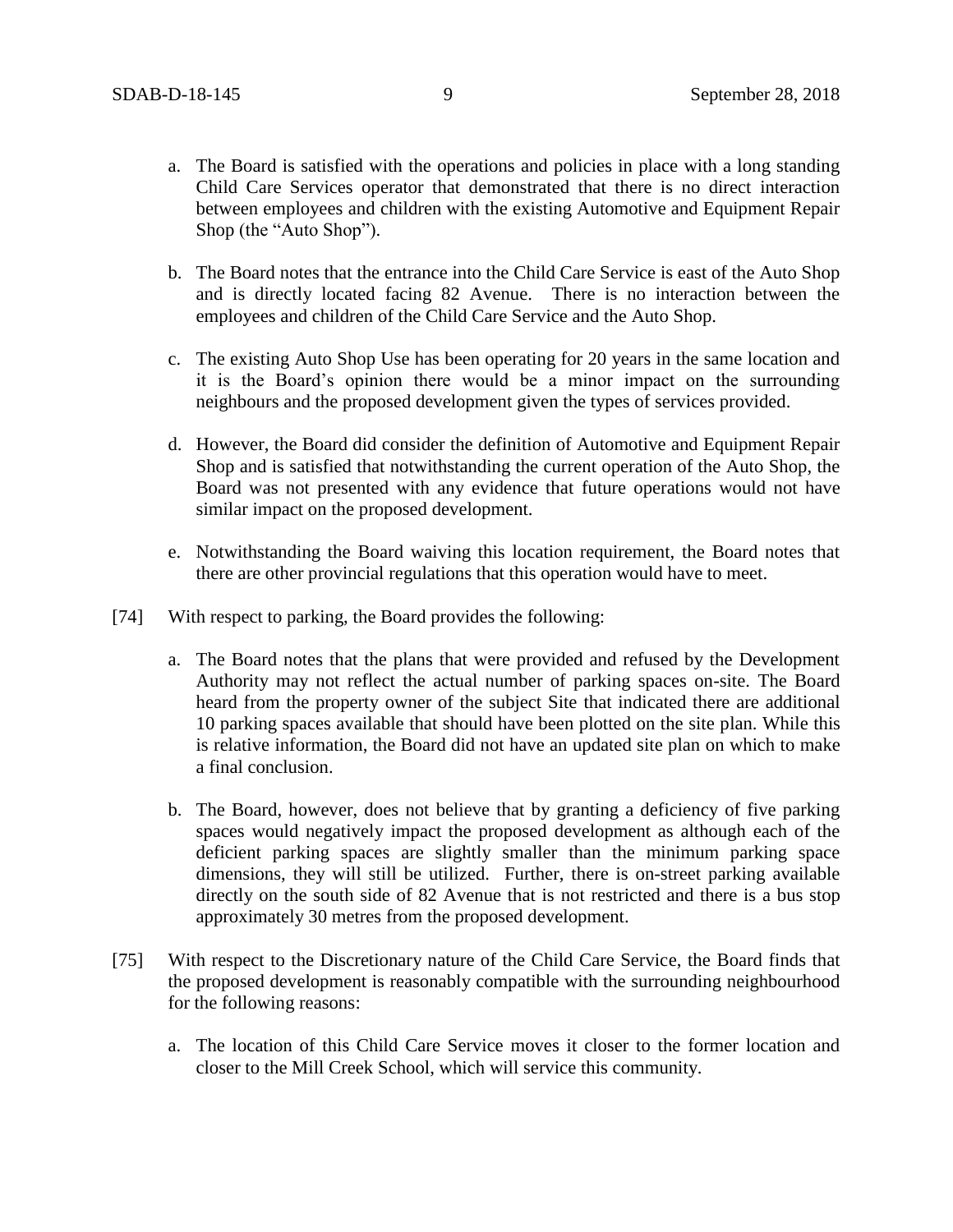- b. The Board heard from the Director of the Edmonton French Quarter Business Association, in which the subject Site is encapsulated, that indicated support for the proposed development as there was general support by business owners on 82 Avenue.
- c. The Board did not receive any opposition from the Ritchie Community League. However, the Board did receive a presentation by an affected property owner in opposition to the proposed development because of security and safety concerns. The Board does not support this conclusion and is satisfied that the fencing, gate and other requirements of the *Bylaw* and provincial regulations will need to be complied with. Further, many of the security and safety concerns raised are outside the Board's purview and are dealt with by Bylaw Enforcement and the Edmonton Police Service.
- [76] Based on the reasons above and pursuant to section 687(3)(d) of the *Municipal Government Act*, the Board finds that the proposed development will not unduly interfere with the amenities of the neighbourhood nor materially interfere with or affect the use, enjoyment or value of neighbouring parcels of land.

Mr. V. Laberge, Presiding Officer Subdivision and Development Appeal Board

Board members in attendance: Ms. P. Jones; Ms. L. Gibson; Ms. M. McCallum; Mr. J. Jones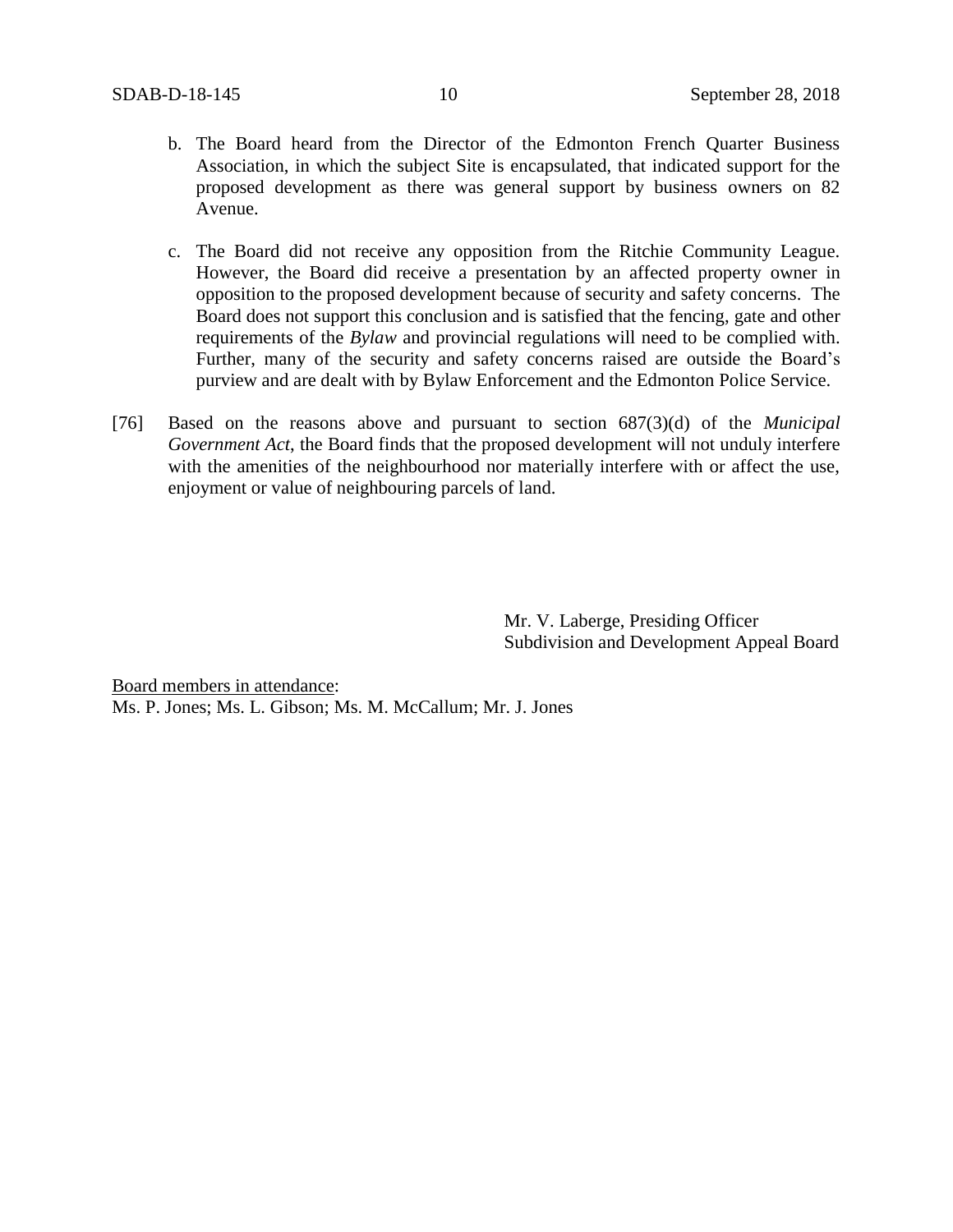# **Important Information for the Applicant/Appellant**

- 1. This is not a Building Permit. A Building Permit must be obtained separately from Development & Zoning Services, located on the 2nd Floor, Edmonton Tower, 10111 – 104 Avenue NW, Edmonton, AB T5J 0J4.
- 2. Obtaining a Development Permit does not relieve you from complying with:
	- a) the requirements of the *Edmonton Zoning Bylaw*, insofar as those requirements have not been relaxed or varied by a decision of the Subdivision and Development Appeal Board,
	- b) the requirements of the *Alberta Safety Codes Act*,
	- c) the *Alberta Regulation 204/207 – Safety Codes Act – Permit Regulation*,
	- d) the requirements of any other appropriate federal, provincial or municipal legislation,
	- e) the conditions of any caveat, covenant, easement or other instrument affecting a building or land.
- 3. When an application for a Development Permit has been approved by the Subdivision and Development Appeal Board, it shall not be valid unless and until any conditions of approval, save those of a continuing nature, have been fulfilled.
- 4. A Development Permit will expire in accordance to the provisions of section 22 of the *Edmonton Zoning Bylaw, Bylaw 12800*, as amended.
- 5. This decision may be appealed to the Alberta Court of Appeal on a question of law or jurisdiction under section 688 of the *Municipal Government Act*, RSA 2000, c M-26. If the Subdivision and Development Appeal Board is served with notice of an application for leave to appeal its decision, such notice shall operate to suspend the Development Permit.
- 6. When a decision on a Development Permit application has been rendered by the Subdivision and Development Appeal Board, the enforcement of that decision is carried out by Development & Zoning Services, located on the 2nd Floor, Edmonton Tower, 10111 – 104 Avenue NW, Edmonton, AB T5J 0J4.

*NOTE: The City of Edmonton does not conduct independent environmental checks of land within the City. If you are concerned about the stability of this property for any purpose, you should conduct your own tests and reviews. The City of Edmonton, when issuing a development permit, makes no representations and offers no warranties as to the suitability of the property for any purpose or as to the presence or absence of any environmental contaminants on the property.*